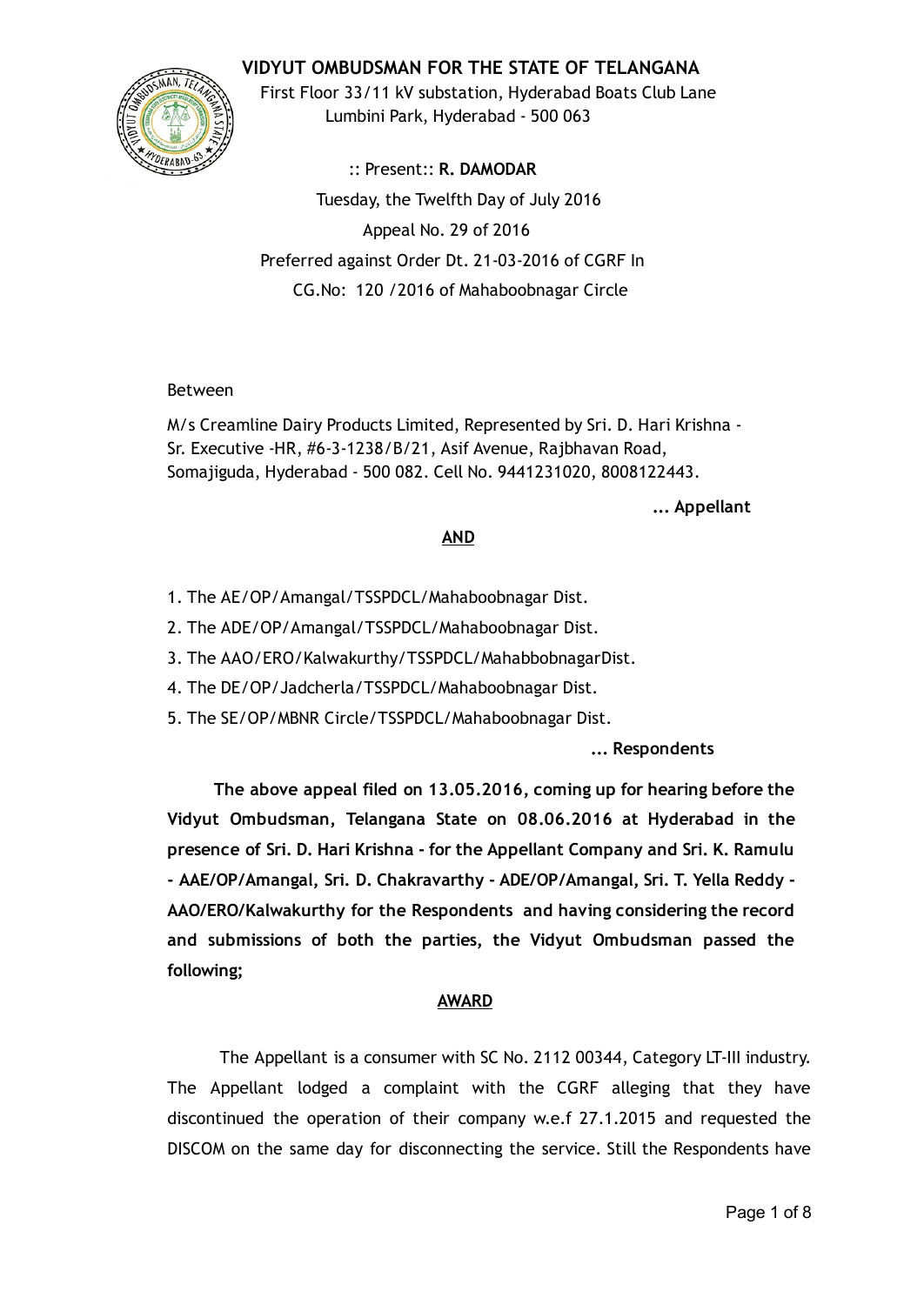been issuing the bills without considering the request of the Appellant for discontinuation/dismantling of the service connection. The 2nd Respondent issued a notice demanding payment of Rs 2,33,299/‐ towards short billing due to defective meter reading. The Respondents kept quite for the last 3 years and raised this amount on the ground of alleged defective reading. The Appellant sent an objection on 11.5.2015 to the DISCOM without evoking any response. The DISCOM has failed to disconnect the service and it has been sending monthly bills for 0 consumption.

2. The 2nd Respondent ADE/OP/Amangal submitted a reply dt.4.2.2016 before the CGRF stating that a case was booked by the DPE wing of MBNR circle on the complaint of the then AAE/OP/Amangal(R1) on 15.10.2014 and the meter was tested by M&P wing on 20.2.2015 and as per the test report, R and B phase voltage was missing due to the meter defect and the meter has -66.66 % error. A provisional assessment notice was issued to the Appellant vide letter dt.31.3.2015 as per Clause 7.5.1 of GTCS stating that if the consumer wished to continue supply, it has to pay 50% of the assessed amount i.e Rs 1,16,650/‐ within one week. The Appellant did not respond to this provisional assessment notice. The 2nd Respondent claimed that when the Appellant failed to clear the assessed amount either partially or fully and has not proceeded against the assessment order, the Respondents kept the service under disconnection without removing the meter.

3. The Appellant through its senior executive complained that the Respondents have not disconnected the power connection on their request and on the other hand, issued a demand notice for Rs 2,33,299/- for dismantling the connection. He further claimed that the Appellant is not responsible for installation of a defective meter and they are not expected to check the meter regularly and rectify any defects. He further stated that the officials of the DISCOM have failed in their duty and therefore the Appellant need not pay the demanded amount.

4. The 1st Respondent/AAE/O/Amangal repeated whatever has been stated by the 2nd Respondent ADE/O/Amangal through his letter dt.4.2.2016.

5. After hearing and on the basis of the record, the CGRF through impugned orders, directed the Appellant to approach the DE/OP/Jadcherla/R4 to get the back billing case finalised.

6. Aggrieved and not satisfied with the impugned orders, the Appellant preferred the present Appeal alleging that the Appellant secured power connection on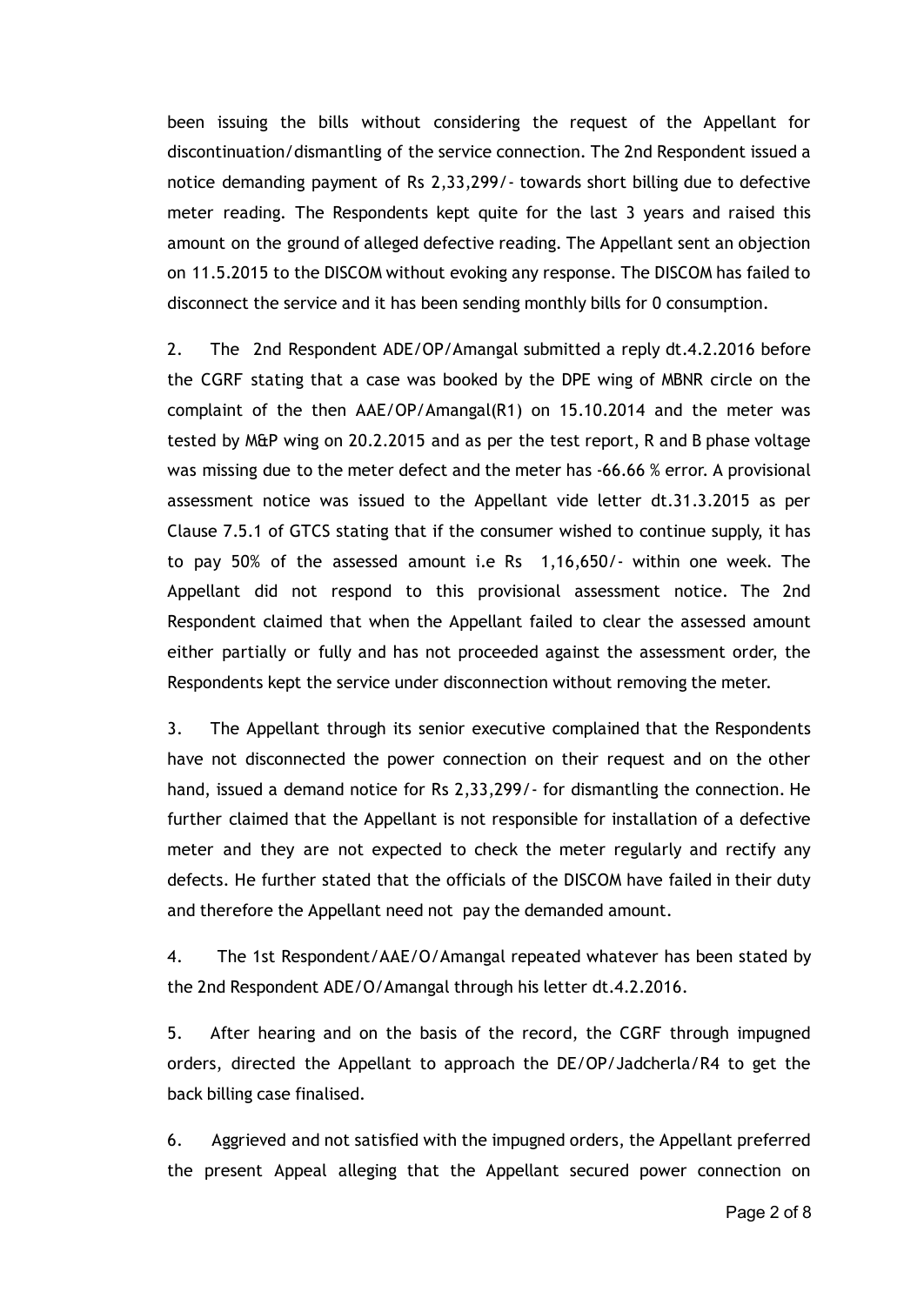19.1.2012 and have conducted operation like chilling of milk etc till 27.1.2015 when the unit was closed and made a request on the same date to remove the service connection. The Appellant claimed that it had cleared all the CC bills till the last day and suddenly they received a notice dt. 31.3.2015 demanding payment of Rs 2,33,299/‐. The Appellant questioned the inaction of the DISCOM for last 2 years and the demand based on defective meter with error of ‐66.66%, which is imaginary, unjust and untenable. The Appellant sent objection to the demand notice on 11.5.2015 which evoked no response from the DISCOM. So far, the service connection has not been dismantled and the demand for short billing is continued, which is not legal. The Appellant is also aggrieved because, instead of issuing orders solving the grievance, the forum evaded its responsibility in directing the Appellant to approach DE/OP.

7. The 2nd Respondent in this Appeal filed a report dt.28.5.2016 repeating the same allegations as he made before CGRF. He further stated that since the consumer has not cleared the assessed amount either partially or in full, and has not represented to the DISCOM officials regarding the demand notices, the meter was not removed based on the rules and regulations of the GTCS and claimed that there is no violation of rules in the present matter.

8. Efforts made to settle the dispute in the mediation have not succeeded because of the known stand of each party to the dispute.

9. On the basis of the record and contentions, the following issues arise for disposal. i. whether the short billing on the basis of the alleged defective meter with ‐66.66% error resulting in missing of "R" &"B" phase voltages and issue of demand notice for Rs 2,33,299/‐ is valid?

ii. Who is responsible for the continuation of the defect in the meter from 3.5.2012 to 20.2.205 and consequent loss to DISCOM?

iii. Whether the impugned orders are liable to be set aside?

#### ISSUES 1 to 3

10. The service connection was released on 19.1.2012. The Appellant company closed the unit in January,2015 and requested the DISCOM to disconnect power connection on 27.1.2015. The DPE wing inspected the service connection on 15.10.2014 earlier and at the request of DPE wing the meter was tested by M&P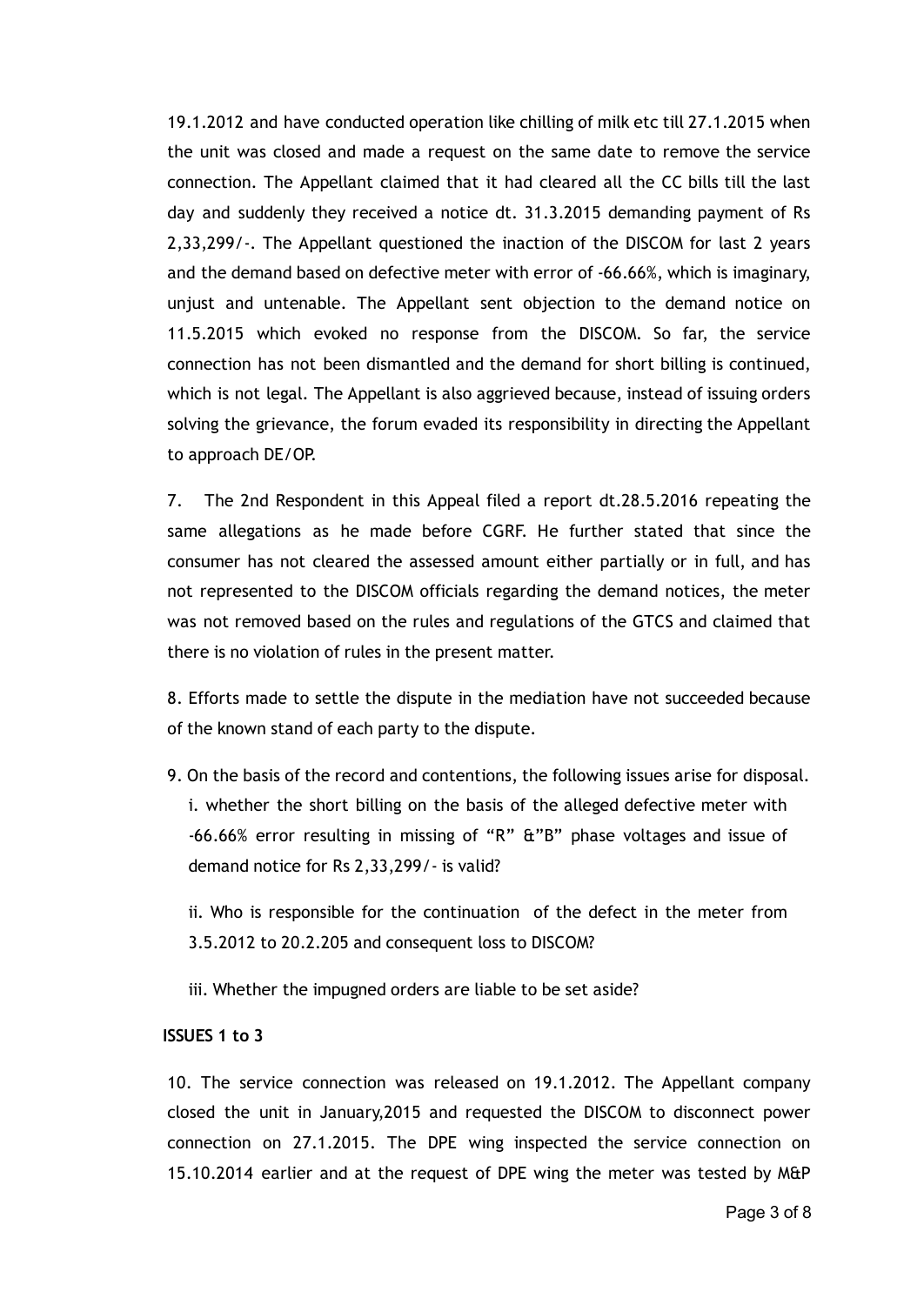wing on 20.2.2015. The testing disclosed missing voltage in "R" & "B" phases due to defective meter with ‐66.66% error. The inspection on 15.10.2014 with the meter tested by M&P wing on 20.2.2015, disclosed as shown in the assessment notice dt.31.3.2015 of the 2nd Respondent the following:

a) all seals are intact

- b) healthy 3 phase power supply available and not being used
- c) "R" &"B" phase voltages found zero on meters display

d) meter data logged into MRI

and these missing voltages were calculated right from 3.5.2012, that is about more than 3 and 1/2 months after giving the service connection on 19.2.2012.

11. There is no material to show that the meter was meddled with at any time. For 3 years, the reading of consumption was being taken, the bills were being issued and the Appellant has been paying the bills regularly and promptly.

12. There is absolutely nothing to show on record as to who is responsible for checking the meter, which was found defective right some time after release of the service connection, either in the assessment notice or in the final assessment order. Ultimately, the Respondents threw the entire burden on the Appellant by giving assessment notice demanding payment of Rs 2,33,299/‐ with final assessment order dt.14.4.2014 issued by the 3rd Respondent, confirming the preliminary assessment notice.

13. The rules governing the short billing cases are given in the GTCS annexure  $XII(VII)(C)$ .

Under this annexure the meter has been tested with Accu Chek/Electronic Reference Standard (ERS) meter at site and % error is to be arrived at and billed for the period when the meter was defective. If the period of the defect can be established with the aid of production figures of consumer and MRU dumps(Meter Reading Instrument), the assessment is to be undertaken for the period when the meter was defective as per the formula. Annexure XII(VII)(C) of GTCS mentioned below. Guidelines for assessment of short billing cases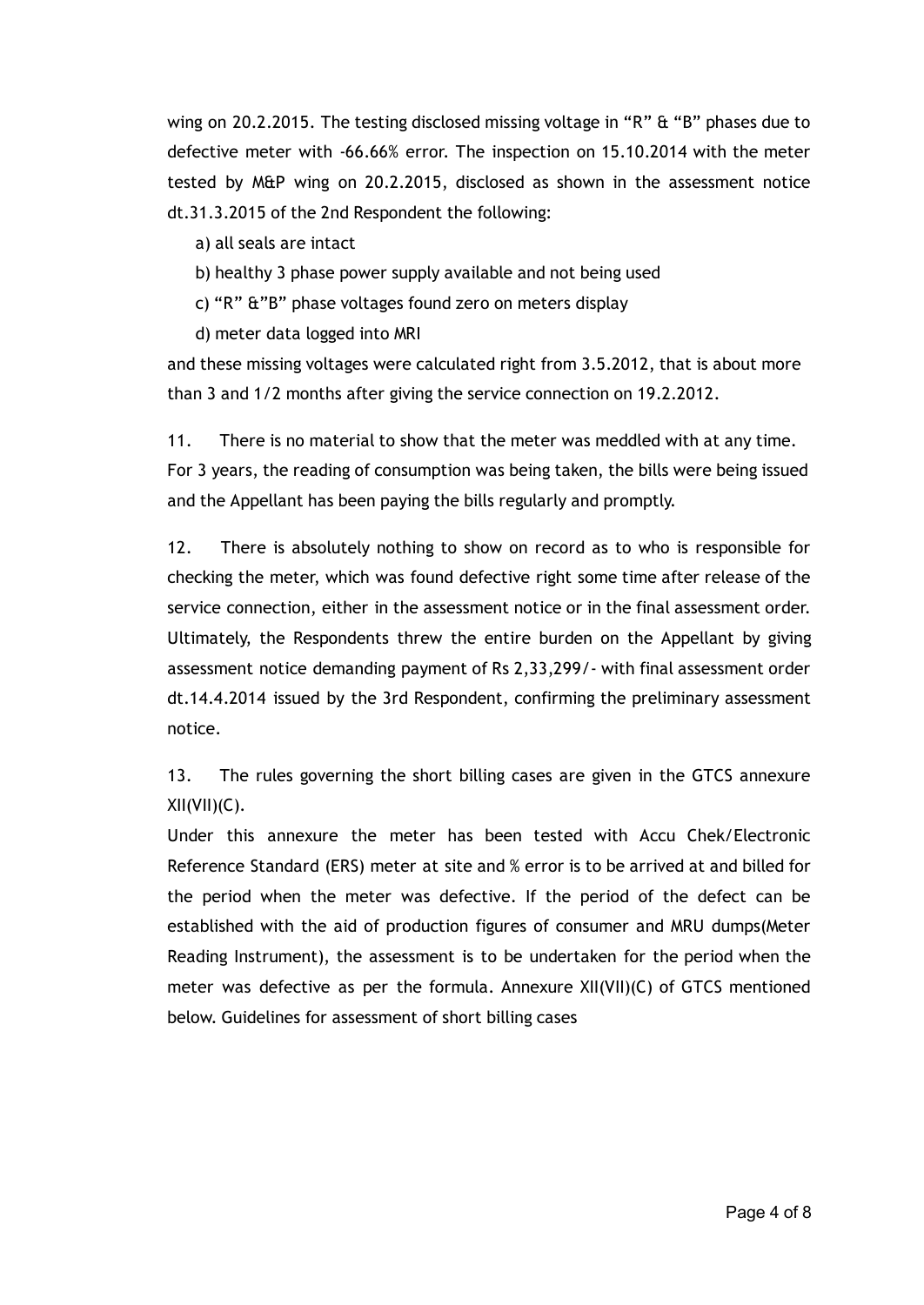### Short billing arising out of Defective Meter:

|                                                                                                         | Unit of<br>measurement | Formula                                                               |
|---------------------------------------------------------------------------------------------------------|------------------------|-----------------------------------------------------------------------|
| Number of units recorded by the defective meter due<br>to two phases defect fromto                      | Units                  | A                                                                     |
| Number of units that would have been recorded if the<br>meter had been working normally in three phases | Units                  | B=A*100/(100%+%<br>error)<br>Where the % error<br>is a negative value |
| Energy lost during the period                                                                           | Units                  | $B-A=C$<br>D                                                          |
| Cost of energy                                                                                          | Rs per Unit            |                                                                       |
| Value of energy lost                                                                                    | <b>Rs</b>              | $C^*D = E$                                                            |
| Total Electricity charges payable                                                                       | Rs                     | E                                                                     |
|                                                                                                         | Unit of<br>measurement | Formula                                                               |

14. As per the inspection report, the short billing was proposed regarding missing of voltage in "R"&"B" phases. In view of this defect, the meter records less than the actual consumption and based on Meter Relay Testing (MRT) wing report, short billing was proposed.

15. The period of voltages missing can be arrived from the dumps logged in from the Meter Reading Instrument (MRI). The assessment calculation for the Appellant service for the period from 3.5.2012 to 20.2.2015 is as follows:

| Contracted load             | 18650                                                                           | Connected<br>load        | 18650 W            |
|-----------------------------|---------------------------------------------------------------------------------|--------------------------|--------------------|
| Assessment from<br>period   | 03-May-2012                                                                     | Assessment<br>to period  | 20-Feb-2015        |
| Units assessed              | $60460$ Units = $100$ X 20157<br>$(100-66.66)$<br>$= 60460$                     | <b>Units</b><br>Recorded | <b>20157 Units</b> |
| Units lost                  | 40303 units                                                                     |                          |                    |
| Amount                      | Rs 230880.00                                                                    |                          |                    |
| Electricity duty<br>charges | Rs 2419/-                                                                       |                          |                    |
| <b>Total Amount</b>         | Rs 233299.00/-<br>Rupees Two Lakh Thirty Thousand Two Hundred Ninety Nine only. |                          |                    |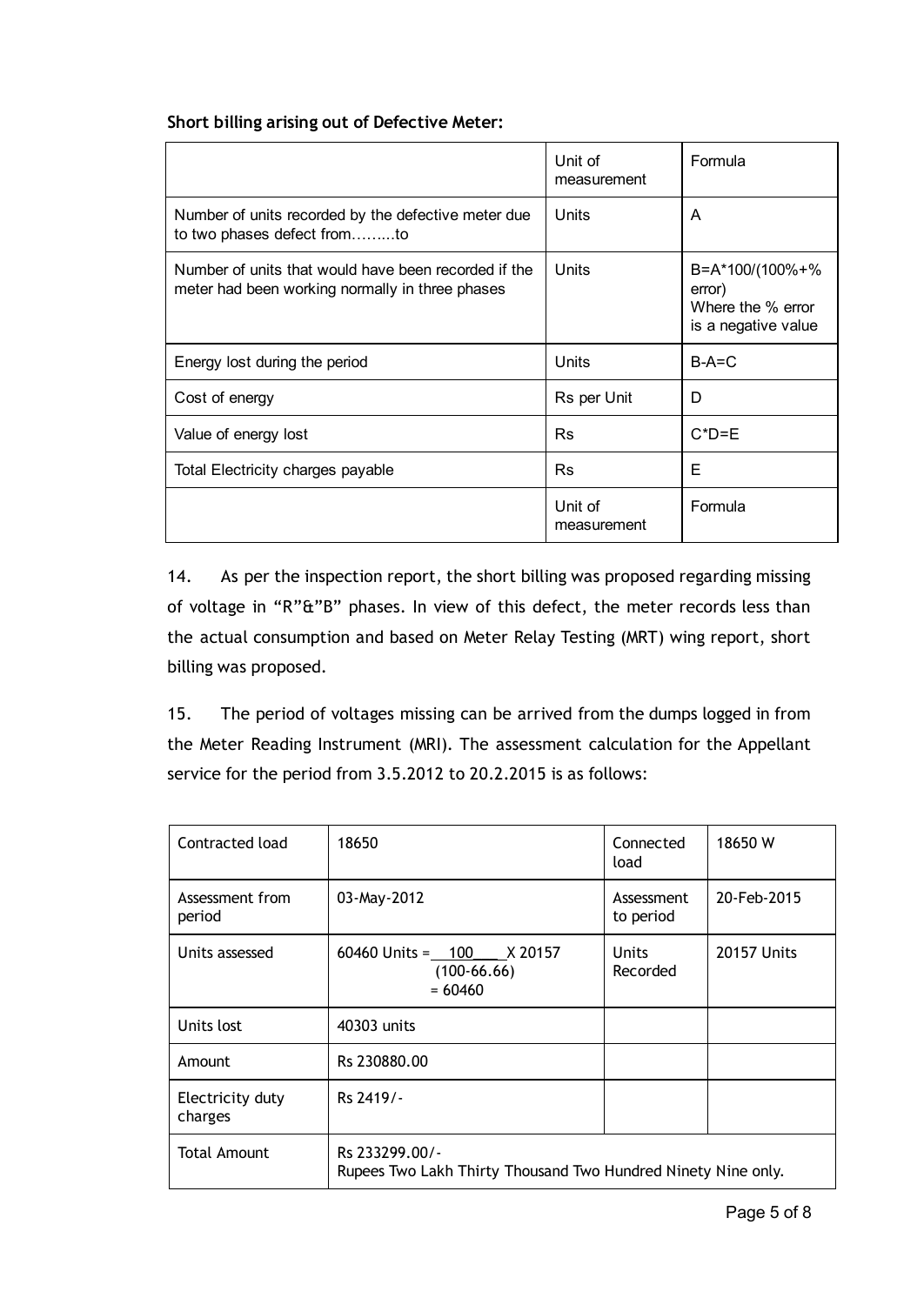16. The short billing amount of Rs 2,33,299/‐ found above is line with annexure XII(VII)(C) of GTCS.

17. It is clear from the material on record, that the meter was not meddled with and the seals were intact. About 3 and  $\frac{1}{2}$  months after the meter installation, voltages were found missing in 2 phases. The Appellant is not at fault and therefore, the penal charges were not levied and only short fall units were assessed. The contention of the Appellant is that when there is no fault on their side and they have been paying the CC bills promptly, they should not be burdened with the short billing charges, especially when the Appellant requested for dismantling of the service connection. Though there was no fault of the appellant, it is clear from the inspection report and the material on record, that there was short billing because of the defect in the meter in the two phases resulting in the Appellant paying energy charges only partly and the energy charges which have not been recorded, have to paid by the Appellant.

18. It is significant to note that the officials of the DISCOM have failed to notice the missing of voltage in R  $\&$  B phases of the meter, so soon after its installation. Whoever had taken the meter reading continuously, have failed to read the defect and failed to discharge his duties in the matter, resulting in the present dispute and burden on the Appellant. It is in the fitness of the things that this failure to take action and failure to note this missing of voltage for 3 long years in 2 phases is an important lapse on the part of the staff of the DISCOM, and the person/official who has been taking the monthly meter readings, need to be disciplined in the matter and the Appellant is compensated proportionally.

19. For the inaction on the part of the concerned officials, who failed to note about the missing voltage in 2 phases in the meter for a period of 3 years, have to be imposed with burden of Rs 10,000/‐ which shall be deducted from the amount of Rs 2,33,299/‐ and recovered from the responsible persons of the DISCOM. In this regard, the DISCOM shall cause enquiry into the matter, identify the persons responsible for inaction for such a long period and recover this amount of Rs 10,000/‐ to offset the shortfall in the final assessment amount.

20. The CGRF instead of deciding the matter at their level, directed the Appellant to approach the DE/OP(R4) to get the short billing assessment finalised, which amounts to evading responsibility in settling the dispute raised by the consumer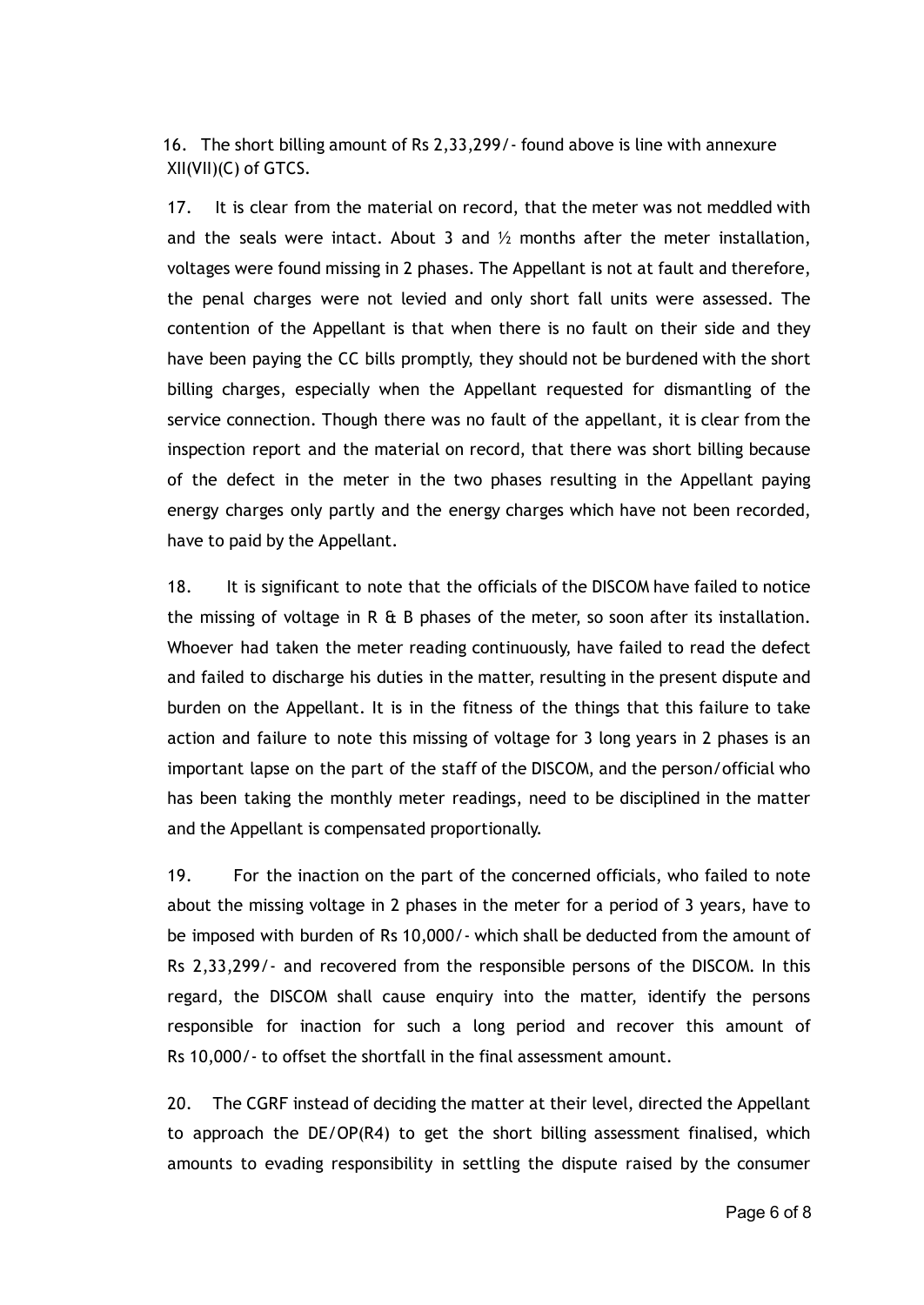against the DISCOM. The impugned order, instead of giving a decision on the dispute, caused agony to the Appellant without solving the issue once for all. The impugned order cannot be sustained and it is liable to be set aside. The issues 1 to 3 are answered accordingly.

21. In the result the appeal is disposed of directing :

i. The short billing assessment and consequent final assessment demanding payment of Rs 2,33,299/‐ from the Appellant is found to be correct and legal and the Appellant is liable to pay this amount minus Rs 10.000/awarded to the Appellant from the DISCOM.

ii. The DISCOM shall cause enquiry, identify the person who has been taking the monthly meter readings, fix the responsibility and recover Rs 10,000/‐ from him for the serious lapse.

iii. The defect in the meter was from 3 and  $\frac{1}{2}$  months after releasing the service connection and the period of meter defect was obtained from the dumps logged in from the Meter Reading Instrument (MRI) data, which disclosed that the defect started from 3.5.2012 and continued till 20.2.2015. Since the data obtained is trustworthy and there is no material to dispute the data, the Respondents are justified in arriving at the defect in the meter and missing of voltages from "R" &"B" phases of the meter and the evaluation of the error at ‐66.66%.

iv. The impugned orders are set aside.

23. This award shall be implemented within 15 days of its receipt at the risk of penalties as indicated in clauses 3.38, 3.39, and 3.42 of the Regulation No. 3/2015 of TSERC.

Typed by CCO, Corrected, Signed and Pronounced by me on this the12th day of July, 2016.

Sd/‐

### VIDYUT OMBUDSMAN

1. M/s Creamline Dairy Products Limited, Represented by Sri. D. Hari Krishna ‐ Sr. Executive ‐HR, #6‐3‐1238/B/21, Asif Avenue, Rajbhavan Road, Somajiguda, Hyderabad ‐ 500 082. Cell No. 9441231020, 8008122443.